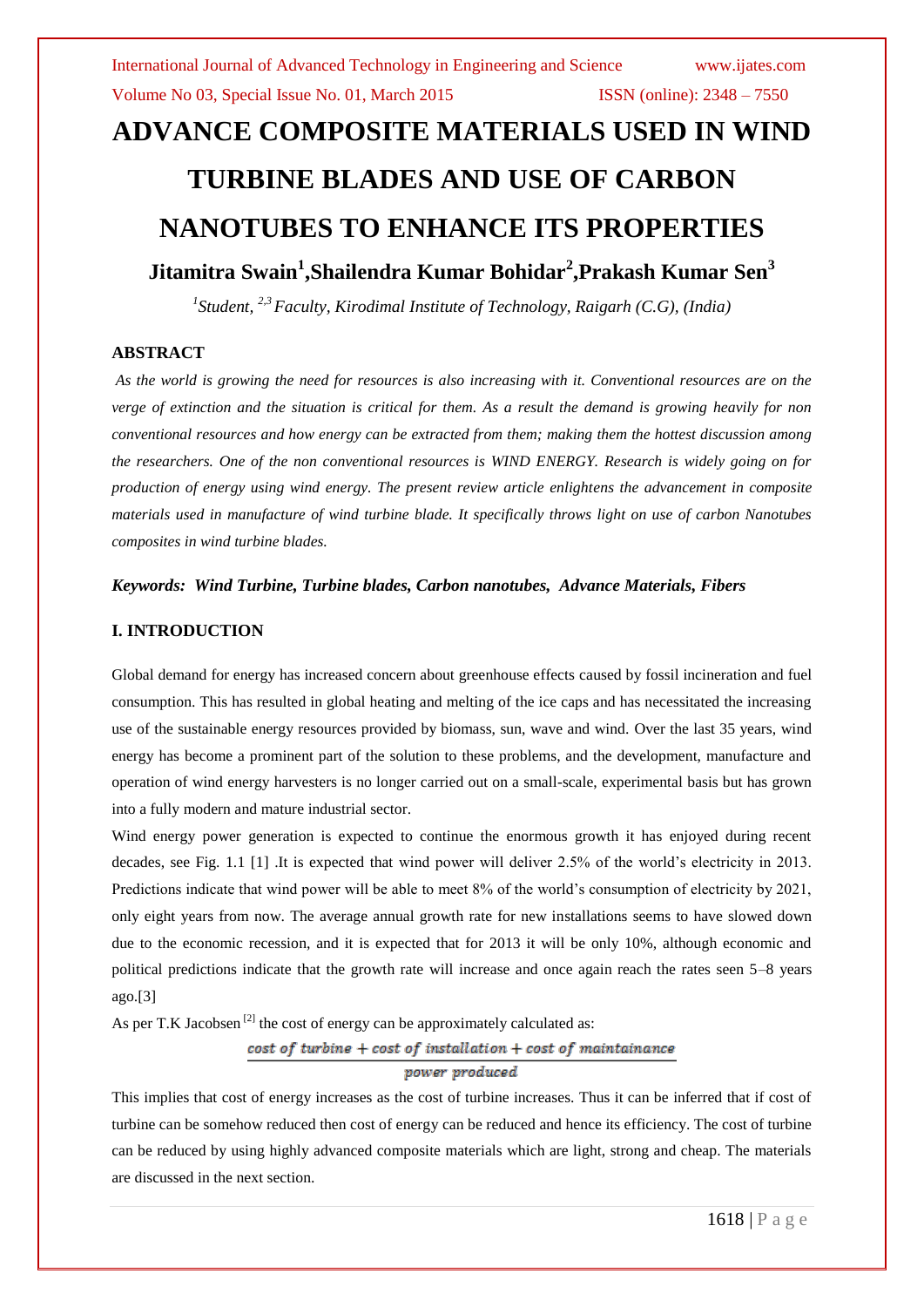International Journal of Advanced Technology in Engineering and Science www.ijates.com Volume No 03, Special Issue No. 01, March 2015 **ISSN** (online): 2348 – 7550



# **Figure 1.1- Development of Installed Wind Power During The Period 1990-2011 And Forecast Up To 2016.[4]**

It has been discussed in later sections about a material carbon Nanotubes which is lighter than any material used till now and even stronger. It has been attracting researchers a lot for its incredible mechanical properties.

#### **II. WIND TURBINE ROTOR BLADES**

The wind turbine rotor has some important parts namely(blades,hubs,gearbox,generators,nacelle,tower etc). The part which provides weather protection is nacelle. These are low weight, strength and corrosion resistant. Typically nacelles are made of glass fiber composites.

Wind turbine rotor blades are the most important composite based part of a wind turbine. These rotor blades determine the lifetime and performance of the wind turbine. As stated by Mohamed and Wetzel in 2006 , the rotor blades are the costliest part of a wind turbine. Still the failure rates of rotor blades are of the order of 20% as stated by Richardson in 2010.

Wind turbines rotor blades are subjected to external loading which include flap wise and edgewise bending loads, gravitational loads, inertia forces, loads due to acceleration and torsional bending. Wind pressure causes flap wise loading whereas gravitational and torque load causes edgewise bending.

The wind turbine rotor blades are also subjected to cyclic loadings caused by wind vibrations, wind turbulence and wind shear.

The different parts of a wind turbine has its specific functions.

The wind blades are made with multiaxial fabrics. Often  $+/$ -45<sup>0</sup> laminates are used in blade skin and shear web. In the root area triaxial fabrics are used which are  $+/- 45/90^{0}$  [3]. In unsupported parts of wind shell, sandwich composites are used.

The core of the sandwich bears shear load while the composite skin resists the bending stresses<sup>[4]</sup>. The sandwich structures ensure much higher stiffness than monolithic composites.

The main requirements of wind turbine blades are :

- 1. High strength(To withstand high speed wind)
- 2. High fatigue resistance and reliability (For stable functioning and approx lifetime of  $10^8$  cycles)
- 3. Low weight(To reduce load on the tower)
- 4. High stiffness(To ensure stability of aerodynamic shape under extreme conditions)

The development in Wind turbine blades in recent times is shown in figure below.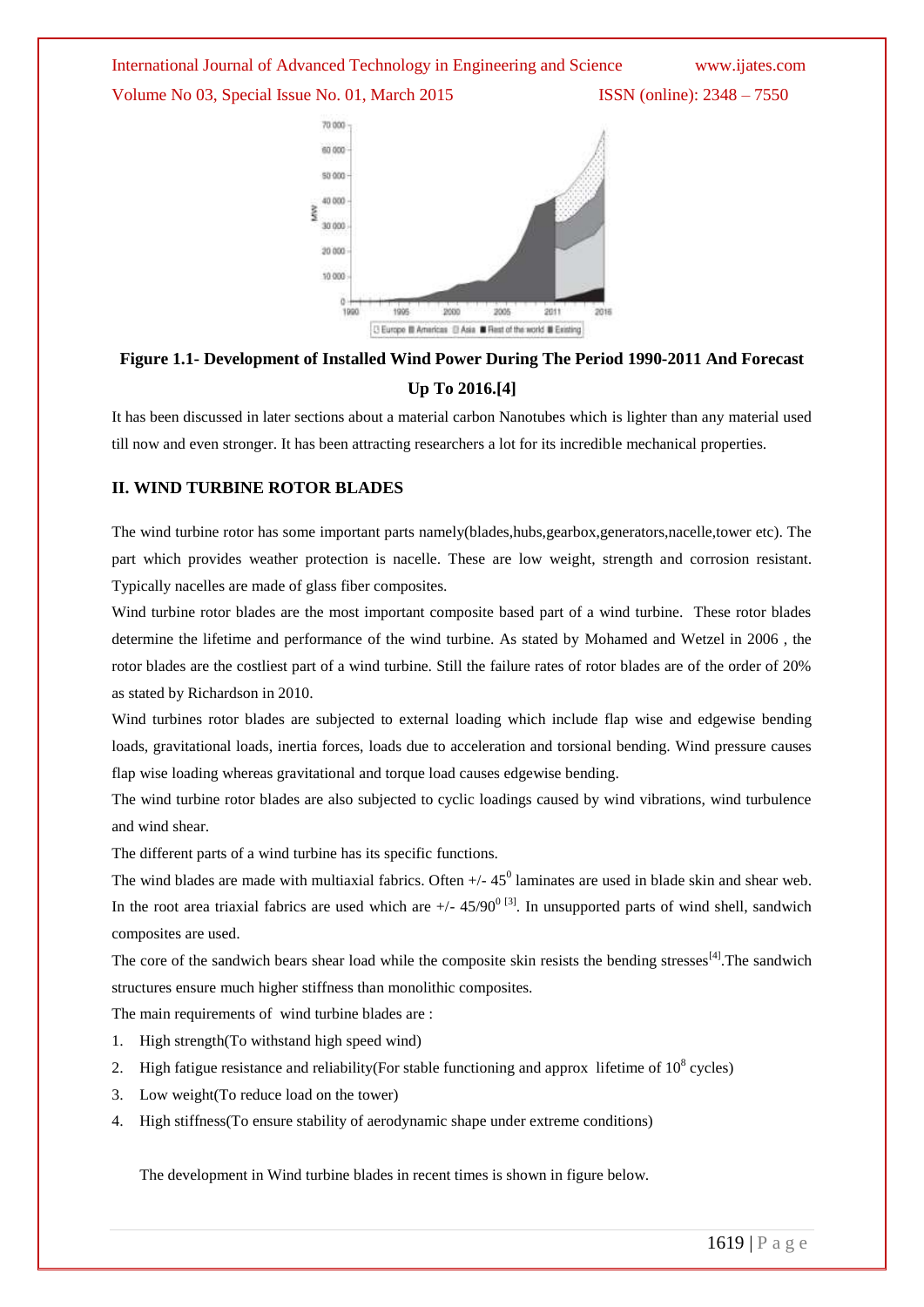# International Journal of Advanced Technology in Engineering and Science www.ijates.com

Volume No 03, Special Issue No. 01, March 2015 **ISSN** (online): 2348 – 7550



**Fig 2.1- Development in Wind turbine blades[2]**

In order to have a good durable, reliable and safe rotor blade of a wind turbine long carbon fibers based composites are used. These composites are discussed below.

#### **2.1 Fibers**

The stiffness of composites is determined by the stiffness of fibers and their volume content. Most often, E-glass (i.e., borosilicate glass called "electric glass" or "E-glass" for its high electric resistance) fibers are used as main reinforcement in the composites. The main properties of E-glass fibers are as follows: Young modulus E 70…77 GPa, density 2.55…2.64 kg/m3, diameter 8…15 μm, failure strain 4.5…4.9%.

With increasing the volume content of fibers in UD composites, the stiffness, tensile and compression strength increase proportionally, yet, at high volume content of fibers (after 65%), there might be dry areas without resin between fibers and the fatigue strength of the composite reduces. Typically, the glass/epoxy composites for wind

blades contain up to 75 weight % glass.

#### **2.1.1 S-glass**

(High strength glass, S means "Strength" here) developed in the 1960s for military applications, has 40% higher tensile and flexural strengths, and 10...20% higher compressive strength and flexural modulus, than the E glass. The main properties of Sglass are: Young modulus E 86-90 GPa, density 2.46…2.49 kg/m3, failure strain 5.4…5.8%. Still, the S-glass is much more expensive than E-glass. **S2 glass** was developed in the 1968 by Owens Corning company as a commercial, non-military version of S-glass. S glass and S2 glass fibers have the same composition (magnesium alumino-silicate). The main differences are in sizing and certification procedure. The price of S2-glass is around 10 times of that of E-glass. **R-Glass** fibers, introduced by Vetrotex in 1968, are produced with a calcium aluminosilicate glass with less silica and added oxides. The main properties of R-glass are: Young modulus E 84-86 GPa, density 2.55 kg/m3, failure strain 4.8 % (Fecko, 2006). Some other special glasses developed by Owens Corning are ECRGLAS (in 1980) and Advantex (in 1997). Relatively recently, in 2006, Owens Corning company developed **WindStrandTM** glass fibers, which have 15 percent higher stiffness and up to 30 percent higher strength when compared to traditional glass fiber reinforcements, and show very good fatigue properties under both tension and compression loading (Ashwill, 2009).

### **2.2. Carbon Fibers/Carbon Nanotubes**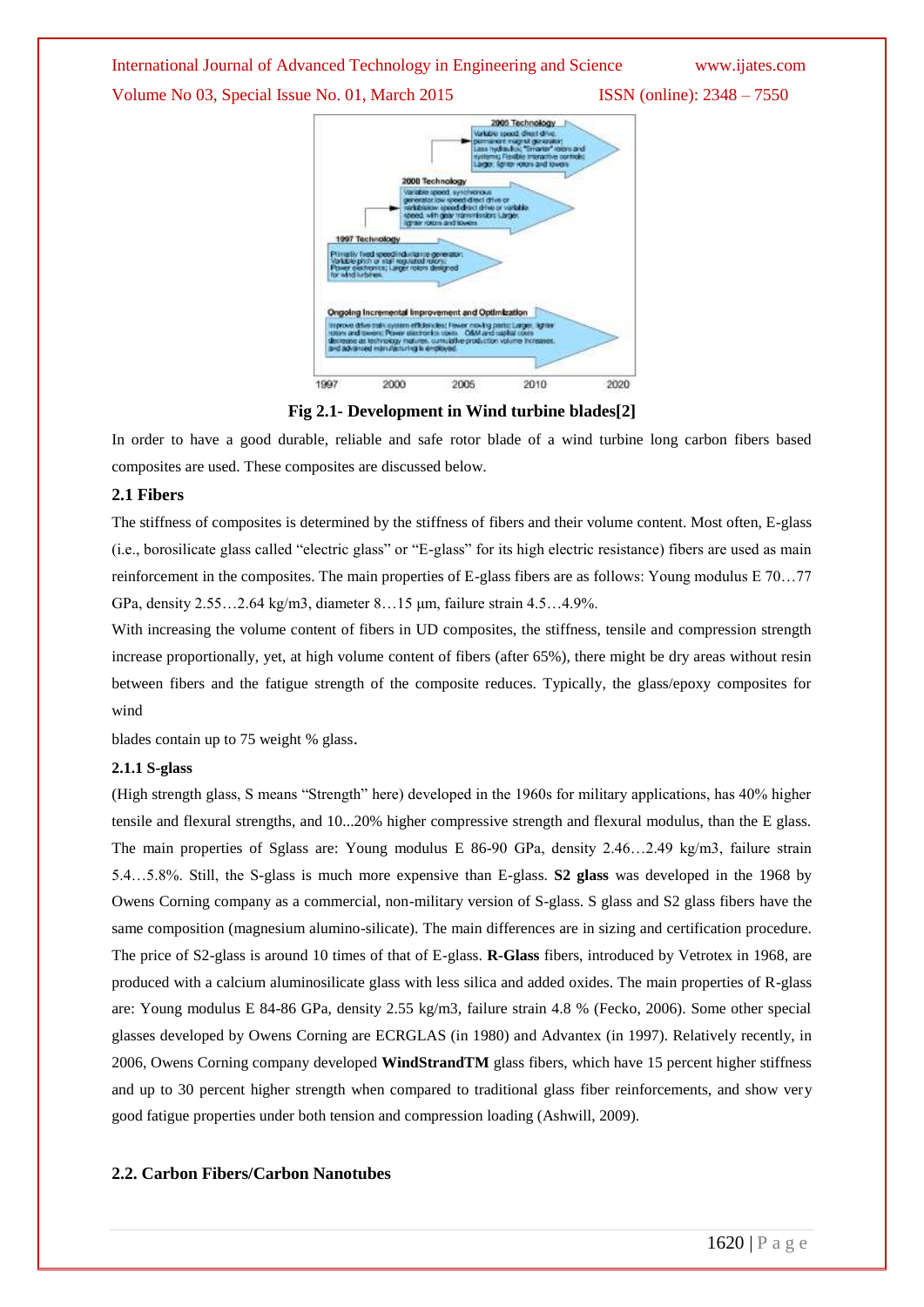## International Journal of Advanced Technology in Engineering and Science www.ijates.com Volume No 03, Special Issue No. 01, March 2015 **ISSN** (online): 2348 – 7550

It attracted large interest of industry and research community as a very promising alternative to the glass fibers. Carbon fibers have much higher stiffness and lower density than the glass fibers (Young modulus  $E = 220$ -240GPa, density 1.7-1.8 kg/m3; failure strain 0.7%), thus, allowing the thinner blade profile as well as stiffer and lighter blades. However, they have relatively low damage tolerance, compressive strength and ultimate strain, and are much more expensive than the E glass fibers (7...20 times, see Grande, 2008). Furthermore, carbon fiber reinforced composites are very sensitive to the fiber misalignment and waviness: even small misalignments lead to the strong reduction of compressive and fatigue strength. In some cases, the problem of efficient wetting carbon fibers in vacuum infusion has been observed, thus, leading to the use of more expensive prepreg technology for the producing carbon fiber based composites.

#### **2.3. Matrix**

Due to the low weight requirement to the wind blades, polymers are the main choice as the matrix material for the wind blade composites. As noted above, matrix of composite controls fracture toughness, delamination strength and out-of-plane strength and stiffness of the composite, and influences the fatigue life of the composites. Typically, thermosets (epoxies, polyesters, vinylesthers) or (more seldom) thermoplastics are used as matrixes in wind blade composites.

#### 2.4 **Thermosets**

It is based composites represent around 80% of the market of reinforced polymers (Nijssen, 2007, Joncas, 2019). The advantages of thermosets are the possibility of room or low temperature cure, and lower viscosity (thus, allowing better impregnation and adhesion). Initially, polyester resins were used for composite blades. With the development of large and extra-large wind turbines, epoxy resins replaced polyester and are now used most often as matrixes of wind blade composites. While polyester is less expensive and easier to process (needs no post-curing), epoxy systems are stronger (high tensile and flexural strength) and more durable as compared with polyester resins. Epoxy matrixes ensure better fatigue properties of the composites. The production of epoxy based composites is more environmentally friendly. Still, recent studies (e.g., by Swiss company DSM Composite Resins) support arguments for the return to unsaturated polyester resins, among them, faster cycle time and improved energy efficiency in the production, stating that the newly developed polyesters meet all the strength and durability requirements for large wind blades.

#### **2.5 Thermoplastics**

It represents an interesting alternative to the thermoset matrixes. The important advantage of thermoplastic composites is their recyclability. Their disadvantages are the necessity of high processing temperatures (causing the increased energy consumption and possibly influencing fiber properties) and, difficulties to manufacture large (over 2 m) and thick (over 5 mm) parts, due to the much higher viscosity. The melt viscosity of thermoplastic matrices is of the order 102-103 Pax s, while that for thermosetting matrix is around 0.1-10 Pax s. Thermoplastics (as differed from thermosets) have melting temperatures lower than their decomposition temperatures, and, thus, can be reshaped upon melting. While the fracture toughness of thermoplastics is higher than that of thermosets, fatigue behavior of thermoplastics is generally not as good as thermosets, both with